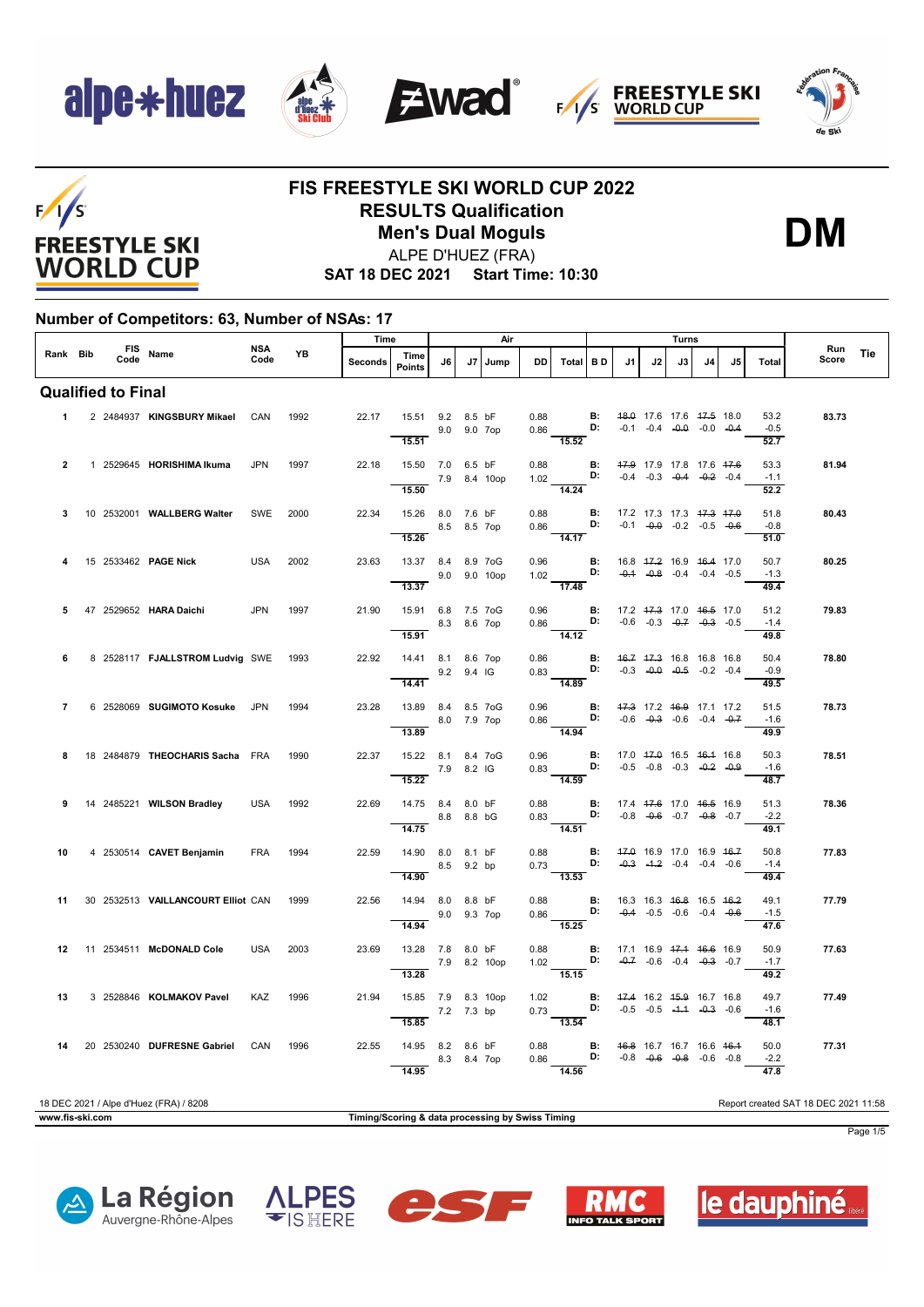









### **FIS FREESTYLE SKI WORLD CUP 2022 RESULTS Qualification Men's Dual Moguls**



**DM**

**SAT 18 DEC 2021 Start Time: 10:30**

|          |                      |                                      |             | Time<br>Air |         |                                                            |            | Turns   |                          |                                                                                                                                               |                 |                                    |                                                                |      |    |    |                                |              |     |
|----------|----------------------|--------------------------------------|-------------|-------------|---------|------------------------------------------------------------|------------|---------|--------------------------|-----------------------------------------------------------------------------------------------------------------------------------------------|-----------------|------------------------------------|----------------------------------------------------------------|------|----|----|--------------------------------|--------------|-----|
| Rank Bib | Code                 | FIS Name                             | NSA<br>Code | YB          | Seconds | Time<br>Points                                             | J6 I       | J7 Jump | DD I                     | Total BD                                                                                                                                      |                 | J1                                 | J2                                                             | J3 I | J4 | J5 | Total                          | Run<br>Score | Tie |
|          |                      | 15 22 2533908 SHULDIAKOV Artem RUS   |             | 2002        | 21.82   | 16.02 7.1<br>7.6 8.0 10op                                  |            | 8.1 bF  | 0.88<br>1.02             |                                                                                                                                               | <b>B:</b><br>D: |                                    | 47.4 16.2 16.3 45.9 16.6<br>$-0.6$ $-1.0$ $-1.0$ $-0.4$ $-1.0$ |      |    |    | 49.1<br>$-2.6$                 | 77.15        |     |
|          |                      | 16 29 2528035 PENTTALA OIII          | <b>FIN</b>  | 1995        |         | 16.02<br>23.23 13.96 8.2 8.1 7op<br>7.8 7.5 10op<br>13.96  |            |         | 0.86                     | 14.63<br>1.02 <b>D:</b> $-0.9$ $-4.0$ $-0.6$ $-0.6$ $-0.9$<br>14.80                                                                           |                 | <b>B:</b> 17.3 47.7 16.6 16.3 46.4 |                                                                |      |    |    | 46.5<br>50.2<br>$-2.4$<br>47.8 | 76.56        |     |
|          | <b>Not Qualified</b> |                                      |             |             |         |                                                            |            |         |                          |                                                                                                                                               |                 |                                    |                                                                |      |    |    |                                |              |     |
|          |                      | 17 19 2527085 WALCZYK Dylan          | USA         | 1993        |         | 23.10  14.15  7.9  7.2  bG                                 |            |         |                          | 0.83 <b>B</b> : 17.4 <del>17.5</del> 17.1 17.0 <del>16.6</del><br>0.86 <b>D:</b> -0.6 -0.7 -0.6 -0.7 -0.9                                     |                 |                                    |                                                                |      |    |    | 51.5<br>$-2.0$                 | 75.88        |     |
|          |                      |                                      |             |             |         | 7.2 6.7 7op<br>14.15                                       |            |         | <b>Contract Contract</b> | 12.23                                                                                                                                         |                 |                                    |                                                                |      |    |    | 49.5                           |              |     |
| 18       |                      | 9 2528237 SALONEN Jimi               | <b>FIN</b>  | 1994        |         | 23.07 14.19 8.2 7.7 bp<br>7.9 7.2 7oG<br>14.19             |            |         |                          | 0.73 <b>B</b> : 16.3 46.9 16.6 46.0 16.1<br>0.96 <b>B:</b> -0.4 -0.4 -0.5 -0.4 -0.9<br>13.04                                                  |                 |                                    |                                                                |      |    |    | 49.0<br>$-1.3$<br>47.7         | 74.93        |     |
| 19       |                      | 23 2527554 TADE Marco                | SUI         | 1995        | 23.01   | 14.28 8.3 7.9 bF<br>7.0 7.7 10op                           |            |         |                          | 0.88 <b>B:</b> 4 <del>6.7</del> 15.8 44.9 15.7 15.8<br>1.02 <b>D:</b> -0.5 -0.8 -0.6 -0.5 -0.5                                                |                 |                                    |                                                                |      |    |    | 47.3<br>$-1.6$                 | 74.60        |     |
|          |                      |                                      |             |             |         | 14.28                                                      |            |         |                          | $\overline{14.62}$                                                                                                                            |                 |                                    |                                                                |      |    |    | 45.7                           |              |     |
| 20       |                      | 13 2532059 NOVITSKII Nikita          | <b>RUS</b>  | 2000        | 22.94   | 14.38 8.0 7.9 bF<br>8.2 8.9 7op<br>14.38                   |            |         |                          | 0.88 <b>B:</b> $46.8$ 16.3 $45.8$ 15.9 15.9 0.86 <b>D:</b> $-0.9$ -0.8 $-0.8$ $-0.8$ $-0.8$ $-0.8$ $-0.8$ $-0.8$                              |                 |                                    |                                                                |      |    |    | 48.1<br>$-2.4$<br>45.7         | 74.42        |     |
| 21       |                      | 21 2529411 ELOFSSON Felix            | SWE         | 1995        | 24.22   | 12.51 7.1 7.7 10op<br>7.7 7.4 7op                          |            |         |                          | 1.02 <b>B</b> : $47.0$ 16.8 16.4 46.4 16.4<br>0.86 <b>D</b> : -0.8 -4.0 -0.9 -0.7 -0.9                                                        |                 |                                    |                                                                |      |    |    | 49.6<br>$-2.6$                 | 73.54        |     |
| 22       |                      | 45 2532044 MOUILLE Thibaud           | <b>FRA</b>  | 1999        | 23.63   | 12.51<br>13.37 8.1 8.1 7oG                                 |            |         | 0.96                     |                                                                                                                                               |                 | <b>B:</b> 15.4 15.4 44.9 15.1 46.0 |                                                                |      |    |    | 47.0<br>45.9                   | 72.90        |     |
|          |                      |                                      |             |             |         | 13.37                                                      | 9.7 9.5 bG |         |                          | $0.83$ D:<br>15.73                                                                                                                            |                 |                                    | $-0.6$ $-4.4$ $-0.9$ $-0.6$ $-0.4$                             |      |    |    | $-2.1$<br>43.8                 |              |     |
| 23       |                      | 54 2535572 JEANNESSON Mateo GBR 2004 |             |             | 23.61   | 13.40 7.1 7.5 bF<br>$- 7.0 7.2 7$ op<br>$\overline{13.40}$ |            |         | 0.88                     | $0.86$ D: $-4.5$ $-0.8$ $-0.9$ $-0.4$ $-1.1$<br>$\overline{12.52}$                                                                            |                 | <b>B:</b> 17.0 47.4 16.5 16.1 46.0 |                                                                |      |    |    | 49.6<br>$-2.8$<br>46.8         | 72.72        |     |
| 24       |                      | 12  2535067  ANDREEV Nikita          | <b>RUS</b>  | 2004        | 23.31   | 13.84 6.5 7.2 bF                                           |            |         | 0.88                     | 0.86 <b>D:</b> -1.0 -1.0 -0.7 -1.1 -1.2                                                                                                       |                 | <b>B:</b> 16.1 46.0 16.0 16.2 46.4 |                                                                |      |    |    | 48.3                           | 72.37        |     |
|          |                      |                                      |             |             |         | 8.0 9.0 7op<br>13.84                                       |            |         |                          | 13.33                                                                                                                                         |                 |                                    |                                                                |      |    |    | $-3.1$<br>45.2                 |              |     |
| 25       |                      | 26 2533249 CROZET James              | FRA         | 1999        | 24.66   | 11.86 7.5 7.8 7op<br>$8.1 \t 8.5 \t 1G$<br>11.86           |            |         |                          | 0.86 <b>B</b> : 16.7 <del>16.0</del> <del>16.8</del> 16.5 16.4<br>0.83 <b>D:</b> -0.9 - <del>1.1</del> -0.7 -0.6 -1.0<br>$\frac{3.26}{13.46}$ |                 |                                    |                                                                |      |    |    | 49.6<br>$-2.6$<br>47.0         | 72.32        |     |
| 26       |                      | 64 2532799 BOURDETTE Marius FRA      |             | 1999        | 22.82   | 14.56 6.3 7.0 bF<br>7.9 8.3 bp                             |            |         |                          | 0.88 <b>B</b> : 15.9 15.9 <del>16.6</del> 16.1 15.4<br>0.73 <b>D:</b> -0.9 -1.2 -0.4 -0.6 -1.1                                                |                 |                                    |                                                                |      |    |    | 47.9<br>$-2.6$                 | 71.61        |     |
|          |                      |                                      |             |             |         | 14.56                                                      |            |         |                          | $\overline{11.75}$                                                                                                                            |                 |                                    |                                                                |      |    |    | 45.3                           |              |     |
| 27       |                      | 48 2531950 FENELEY William           | <b>GBR</b>  | 1999        | 24.71   | 11.79 7.8 7.4 bF<br>7.6 8.0 bp<br>11.79                    |            |         |                          | 0.88 <b>B:</b> 16.0 15.6 15.4 16.0 16.3<br>0.73 <b>D:</b> $-0.9$ $-0.4$ $-0.6$ $-0.4$ $-0.7$<br>12.37                                         |                 |                                    |                                                                |      |    |    | 47.6<br>$-1.7$<br>45.9         | 70.06        |     |
|          |                      | 28 56 2528801 ZHAO Yang CHN 1992     |             |             | 25.41   | 10.76 7.2 7.4 bF<br>7.0 7.9 7oG                            |            |         |                          | 0.88 <b>B:</b> 4 <del>6.0</del> 15.9 45.7 15.7 15.8<br>0.96 <b>D:</b> -1.4 -0.8 -1.3 -0.6 -1.6                                                |                 |                                    |                                                                |      |    |    | 47.4<br>$-3.5$                 | 68.23        |     |
|          |                      |                                      |             |             |         | 10.76                                                      |            |         |                          | $\overline{13.57}$                                                                                                                            |                 |                                    |                                                                |      |    |    | 43.9                           |              |     |

18 DEC 2021 / Alpe d'Huez (FRA) / 8208 Report created SAT 18 DEC 2021 11:58

**www.fis-ski.com Timing/Scoring & data processing by Swiss Timing**



Page 2/5









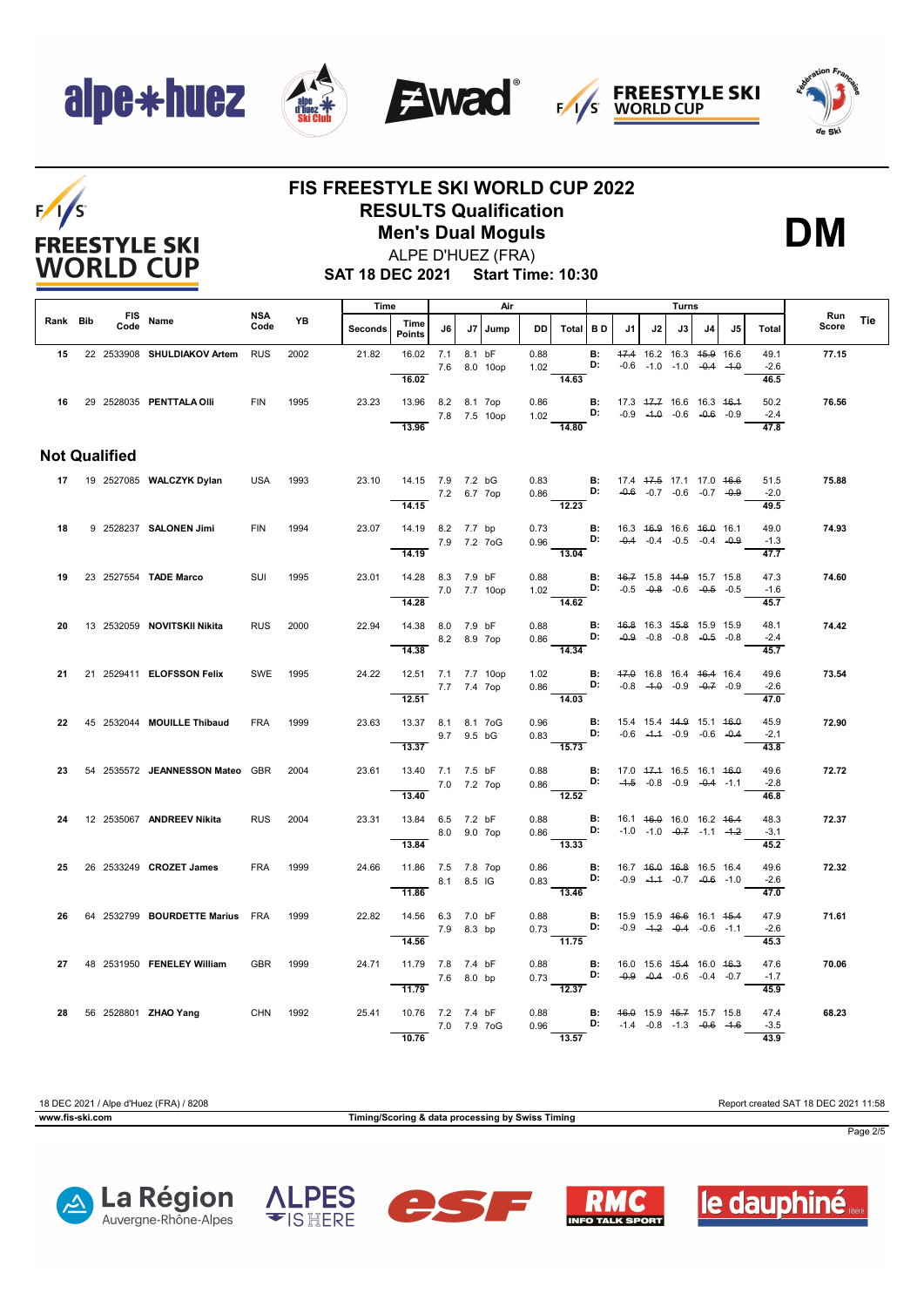$F/1/S$ 

**FREESTYLE SKI WORLD CUP** 









## **FIS FREESTYLE SKI WORLD CUP 2022 RESULTS Qualification**

**Men's Dual Moguls**



ALPE D'HUEZ (FRA)

**SAT 18 DEC 2021 Start Time: 10:30**

|          |      |                                  |             |           | Time<br>Air |                                                                        |                               | Turns      |         |      |                                                                                                                                               |                |                                                          | Run |                                                                |    |     |                                |       |            |
|----------|------|----------------------------------|-------------|-----------|-------------|------------------------------------------------------------------------|-------------------------------|------------|---------|------|-----------------------------------------------------------------------------------------------------------------------------------------------|----------------|----------------------------------------------------------|-----|----------------------------------------------------------------|----|-----|--------------------------------|-------|------------|
| Rank Bib | Code | FIS Name                         | NSA<br>Code | <b>YB</b> | Seconds     | Time<br>Points                                                         | J6                            |            | J7 Jump | DD I | Total BD                                                                                                                                      |                | J1                                                       | J2  | J3 I                                                           | J4 | .15 | Total                          | Score | <b>Tie</b> |
| 29       |      | 39 2532088 TSINN Oleg            | KAZ         | 1999      |             | 24.31 12.38 7.2<br>12.38                                               |                               | 6.7 6.5 bp | 6.2 7op | 0.86 | $0.73$ D:<br>10.57                                                                                                                            | <b>B:</b>      |                                                          |     | 15.8 44.9 45.9 15.4 15.9<br>$-1.0$ $-0.9$ $-4.0$ $-0.6$ $-0.9$ |    |     | 47.1<br>$-2.8$<br>44.3         | 67.25 |            |
| 30       |      | 5 2532811 HOLMGREN Albin         | SWE 2001    |           | 23.85       | 13.05 7.3 7.6 7op<br>8.1 7.9 7 og<br>13.05                             |                               |            |         |      | 0.86 <b>B</b> : 14.3 14.0 14.9 <del>15.0</del> 14.0<br>0.96 <b>D:</b> -0.3 -2.0 -1.5 -1.4 -1.4<br>$\frac{1}{14.07}$                           |                |                                                          |     |                                                                |    |     | 43.2<br>$-4.3$<br>38.9         | 66.02 |            |
| 31       |      | 31 2532859 <b>BONDAREV Anton</b> | KAZ         | 2000      | 22.94       | 14.38 7.3 7.2 7op<br>5.7 5.6 bp                                        |                               |            |         |      | 0.86 <b>B:</b> 45.9 15.6 44.0 14.6 15.3<br>0.73 <b>D:</b> -3.3 -2.0 -1.5 -4.4 -2.3                                                            |                |                                                          |     |                                                                |    |     | 45.5<br>$-5.8$                 | 64.43 |            |
| 32       |      | 40 2533013 DONG Mingwei          | CHN         | 1994      |             | 14.38<br>25.17  11.12  7.2  7.0 bF<br>6.0 5.5 70<br>$\overline{11.12}$ |                               |            |         | 0.88 | 10.35<br>0.83 <b>D:</b> $\frac{14.7}{2.2}$ -1.3 -1.5 -1.6 -1.9<br>$\overline{11.01}$                                                          |                | <b>B:</b> 44.7 14.9 45.0 15.0 15.0                       |     |                                                                |    |     | 39.7<br>44.9<br>$-4.0$<br>40.9 | 63.03 |            |
| 33       |      | 27 2533901 ALEYNIKOV Mikhail RUS |             | 2002      | 21.70       | 16.20 8.0 8.6 bF<br>16.20                                              | 7.6 8.2 7op                   |            |         | 0.88 | 0.86 <b>D:</b> $-4.4$ $-3.0$ $-2.9$ $-4.9$ $-2.0$<br>$\frac{1}{14.09}$                                                                        |                | <b>B:</b> 13.3 14.0 <del>13.1</del> 13.1 44.5            |     |                                                                |    |     | 40.4<br>$-7.9$<br>32.5         | 62.79 |            |
| 34       |      | 34 2531178 SUIKKARI Johannes FIN |             | 1996      | 22.20       | 15.47 7.0 6.9 7op<br>6.7 7.0 bp<br>15.47                               |                               |            |         |      | 0.86 <b>B</b> : 13.9 <del>13.6</del> 13.8 <del>14.5</del> 13.8<br>0.73 <b>D:</b> -2.3 -1.8 -1.9 - <del>1.8</del> -2.8<br>$\frac{3115}{10.97}$ |                |                                                          |     |                                                                |    |     | 41.5<br>$-6.0$<br>35.5         | 61.94 |            |
| 35       |      | 41 2532502 CONEDERA Martino SUI  |             | 2002      | 24.88       | 11.54 5.3 4.6 10op<br>$7.1\quad 6.6\quad 70G$<br>11.54                 |                               |            |         |      | 1.02 <b>B:</b> 14.2 14.2 44.0 45.4 14.0<br>0.96 <b>D:</b> $-2.3$ -1.8 -1.6 -1.4 -1.6<br>11.61                                                 |                |                                                          |     |                                                                |    |     | 42.4<br>$-5.0$<br>37.4         | 60.55 |            |
| 36       |      | 61 2528799 <b>CHEN Kang</b> CHN  |             | 1993      | 24.59       | 11.97 7.4 7.7 bF<br>7.1 7.9 7op<br>11.97                               |                               |            |         |      | 0.88 <b>B</b> : 13.9 13.8 <del>13.1</del> 14.2 14.2<br>0.86 <b>D:</b> -2.1 -2.5 -2.6 2.4<br>$\overline{13.08}$                                |                |                                                          |     |                                                                |    |     | 41.9<br>$-6.7$<br>35.2         | 60.25 |            |
| 37       |      | 37 2530808 BELLUCCI Massimo ITA  |             | 1999      | 23.56       | 13.47 8.0 7.1 bF<br>$7.3\quad 6.4 \text{ bp}$<br>13.47                 |                               |            |         | 0.88 | 0.60 <b>b:</b> 13.4 12.1 13.5 $\frac{42.0 + 44.0}{44.0}$<br>0.73 <b>b:</b> -1.3 -1.1 -1.6 -2.0 -1.1                                           |                | <b>B:</b> 13.4 12.1 13.5 <del>12.0 14.0</del>            |     |                                                                |    |     | 39.0<br>$-4.0$<br>35.0         | 60.10 |            |
|          |      | 38 44 2528644 KOBER Jordan       | CAN         | 1996      | 22.43       | 15.13 8.0 7.8 7oG<br>6.2 5.7 7op<br>15.13                              |                               |            |         |      | 0.96 <b>B:</b> 46.0 15.7 44.7 14.9 15.0<br>0.86 <b>D:</b> $-4.7$ $-6.7$ $-4.5$ $-4.3$ $-4.3$<br>12.69                                         |                |                                                          |     |                                                                |    |     | 45.6<br>$-13.5$<br>32.1        | 59.92 |            |
| 39       |      | 58 2533002 BUZZI Enea            | SUI         | 2004      | 24.23       | 12.49 6.7 7.0 7op<br>6.5 6.0 10op<br>12.49                             |                               |            |         |      | 0.86 <b>B:</b> 4 <del>5.2</del> 14.1 43.9 14.5 15.0<br>1.02 <b>D:</b> -4.0 -3.0 -2.7 -3.1 -4.4<br>$\frac{1}{12.26}$                           |                |                                                          |     |                                                                |    |     | 43.6<br>$-10.1$<br>33.5        | 58.25 |            |
|          |      | 40 62 2532862 ROMANOV Sergey     | KAZ         | 2001      | 23.33       | 13.81 6.3 6.0 7op<br>7.8 6.4 7 oG<br>13.81                             |                               |            |         | 0.86 | 0.96 <b>D:</b> $-1.9$ $-2.4$ $-2.4$ $-2.4$ $-1.5$<br>12.09                                                                                    |                | <b>B</b> : 43.5 42.6 13.0 13.0 13.0                      |     |                                                                |    |     | 39.0<br>$-6.7$<br>32.3         | 58.20 |            |
| 41       |      | 35 2537254 LI Musai              | <b>CHN</b>  | 2003      | 26.39       | 9.33                                                                   | 9.33 5.6 5.8 bF<br>7.9 8.0 bG |            |         | 0.88 | $\frac{5.66}{0.83}$ <b>D:</b><br>$\frac{1}{11.60}$                                                                                            | $\mathbf{B}$ : |                                                          |     | 44.9 14.7 14.2 14.0 43.2<br>$-2.2$ $-4.2$ $-1.9$ $-1.8$ $-2.0$ |    |     | 42.9<br>$-5.7$<br>37.2         | 58.13 |            |
| 42       |      | 53 2534498 YEREMENKO Artur       | <b>UKR</b>  | 2002      | 23.99       | 12.84 7.0 6.9 bF<br>7.5 7.0 bp<br>12.84                                |                               |            |         | 0.88 | $0.73$ D: $-3.0$ -2.6 -2.6 -4.5 -2.1                                                                                                          |                | <b>B:</b> 13.6 12.8 <del>12.1</del> 14.5 <del>15.2</del> |     |                                                                |    |     | 40.9<br>$-7.3$<br>33.6         | 57.84 |            |
|          |      | 43 55 2534606 VARGA Maxence      | FRA         | 2002      |             | 24.41 12.23 7.2 6.1 bF<br>7.4 6.9 bp<br>12.23                          |                               |            |         |      | 0.88 <b>B</b> : 13.8 <del>12.1</del> 45.0 14.3 14.0 0.73 <b>B:</b> -3.3 -3.0 -3.2 -4.4 -1.5<br>$\overline{11.06}$                             |                |                                                          |     |                                                                |    |     | 42.1<br>$-7.7$<br>34.4         | 57.69 |            |

18 DEC 2021 / Alpe d'Huez (FRA) / 8208 Report created SAT 18 DEC 2021 11:58 **www.fis-ski.com Timing/Scoring & data processing by Swiss Timing**











Page 3/5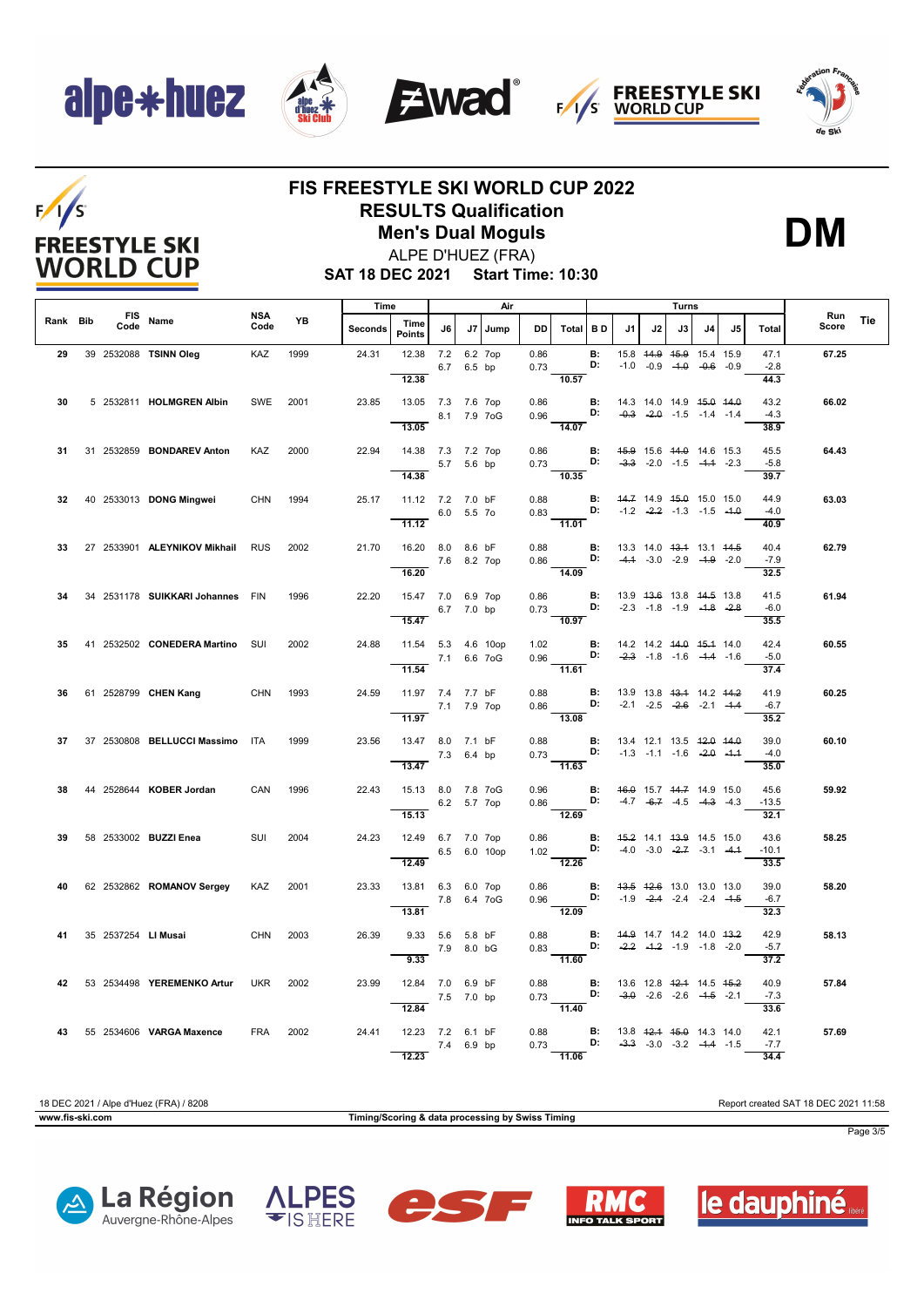







## $F/1/S$ **FREESTYLE SKI WORLD CUP**

### **FIS FREESTYLE SKI WORLD CUP 2022 RESULTS Qualification**

**Men's Dual Moguls**



**SAT 18 DEC 2021 Start Time: 10:30** ALPE D'HUEZ (FRA)

|          |                    |                                                           | Time<br>Air        |      |         | Turns                      |             |                         |              |              |                                                                                                     |                                    |                                                                |    |                                                                                      |    |                                         |                         |              |     |
|----------|--------------------|-----------------------------------------------------------|--------------------|------|---------|----------------------------|-------------|-------------------------|--------------|--------------|-----------------------------------------------------------------------------------------------------|------------------------------------|----------------------------------------------------------------|----|--------------------------------------------------------------------------------------|----|-----------------------------------------|-------------------------|--------------|-----|
| Rank Bib | <b>FIS</b><br>Code | Name                                                      | <b>NSA</b><br>Code | YB   | Seconds | Time<br>Points             | J6          | J7                      | Jump         | <b>DD</b>    | Total BD                                                                                            |                                    | .11                                                            | J2 | J3                                                                                   | J4 | J5                                      | <b>Total</b>            | Run<br>Score | Tie |
| 44       |                    | 51 2531671 MATSUDA So                                     | <b>JPN</b>         | 1999 | 24.63   | 11.91<br>11.91             | 9.1         | 8.5 bG<br>7.7 8.1 7 o G |              | 0.83<br>0.96 | 14.88                                                                                               | <b>B:</b><br>D:                    |                                                                |    | 44.8 46.3 16.0 15.0 15.0<br>$-6.9$ $-8.0$ $-5.9$ $-6.4$ $-6.0$                       |    |                                         | 46.0<br>$-19.3$<br>26.7 | 53.49        |     |
| 45       |                    | 28 2528086 MATHESON James                                 | <b>AUS</b>         | 1995 | 25.27   | 10.97 9.0 8.7 bF<br>10.97  |             |                         | 7.8 8.3 10op | 0.88         | 1.02 D:<br>15.99                                                                                    | B:                                 | 43.8 15.1 14.2 46.2 15.5                                       |    | $-9.3 -8.1 -5.1 -5.3 -4.8$                                                           |    |                                         | 44.8<br>$-18.5$<br>26.3 | 53.26        |     |
| 46       |                    | 60 2533687 AHVENAINEN Akseli FIN                          |                    | 2002 | 25.71   | 10.32 7.8 7.2 bF<br>10.32  | 7.5 7.9 7op |                         |              | 0.88         | $0.86$ D:<br>13.21                                                                                  | $\mathbf{B}$ :                     |                                                                |    | 46.0 15.0 13.8 42.0 15.0<br>$-5.4$ $-5.5$ $-6.4$ $-4.4$ $-5.1$                       |    |                                         | 43.8<br>$-16.0$<br>27.8 | 51.33        |     |
| 47       |                    | 63 2533573 BAEK Hyun-Min                                  | <b>KOR</b>         | 2002 | 25.08   | 11.25 6.3 5.1 bp<br>11.25  |             | 3.0 3.6 bL              |              | 0.73         | $0.72$ D:<br>6.53                                                                                   | B:                                 | 13.7 43.5 44.4 13.8 14.0<br>$-3.5$ $-2.5$ $-3.2$ $-5.0$ $-2.0$ |    |                                                                                      |    |                                         | 41.5<br>$-9.2$<br>32.3  | 50.08        |     |
| 48       |                    | 49 2533386 VIERELA Severi                                 | <b>FIN</b>         | 2001 | 23.23   | 13.96 7.6 7.5 7oG<br>13.96 |             | 6.2 6.0 7op             |              | 0.96<br>0.86 | D:<br>$\overline{12.49}$                                                                            | <b>B:</b>                          |                                                                |    | 15.4 15.7 <del>15.9</del> 13.7 <del>13.0</del><br>$-7.8$ $-8.6$ $-7.6$ $-6.0$ $-8.9$ |    |                                         | 44.8<br>$-24.0$<br>20.8 | 47.25        |     |
| 49       |                    | 24 2530492 MAKHNEV Andrei                                 | <b>RUS</b>         | 1997 | 26.51   | 9.15 7.7 7.7 bF<br>9.15    |             | 8.4 8.1 bp              |              | 0.88         | 0.73 <b>D</b> : $-40.8$ -7.2 -7.3 -7.4 -7.2<br>12.79                                                | B:                                 | 14.8 44.5 45.3 14.8 15.0                                       |    |                                                                                      |    |                                         | 44.6<br>$-21.9$<br>22.7 | 44.64        |     |
| 50       |                    | 7 2526671 SUMMERS Brodie                                  | <b>AUS</b>         | 1993 | 25.07   | 11.26 8.2 8.2 bF<br>11.26  |             | 5.8 5.0 7op             |              | 0.88         | 0.86 <b>D:</b> $-43.2$ -12.0 -7.8 -8.5 -7.5<br>$-11.85$                                             | <b>B:</b>                          | 47.0 16.6 45.9 16.8 15.9                                       |    |                                                                                      |    |                                         | 49.3<br>$-28.3$<br>21.0 | 44.11        |     |
| 51       |                    | 38 2527955 KELLY Brenden                                  | CAN                | 1995 | 24.45   | 12.17 8.3 9.0 7oG<br>12.17 |             |                         | 3.0 3.0 10op |              | 0.96 <b>B:</b><br>1.02 <b>D:</b><br>$\overline{11.36}$                                              |                                    | 15.7 16.0 16.0 <del>16.2</del> <del>15.0</del>                 |    | $-8.3$ $-10.9$ $-9.5$ $-9.6$ $-8.8$                                                  |    |                                         | 47.7<br>$-27.9$<br>19.8 | 43.33        |     |
| 52       |                    | 52 2526517 ESCOBAR Jules                                  | <b>FRA</b>         | 1994 | 23.86   | 13.04 8.1 7.9 7oG<br>13.04 |             | 4.2  4.0 bL             |              |              | 0.96 <b>B:</b> 14.2 44.9 14.0 43.0 14.0<br>0.72 <b>D:</b> -13.6 -14.6 -12.1 -12.6 -10.0<br>$-10.62$ |                                    |                                                                |    |                                                                                      |    |                                         | 42.2<br>$-38.3$<br>3.9  | 27.56        |     |
| 53       |                    | 33 2534567 NOVIKOV Viacheslav RUS                         |                    | 2003 | 23.41   | 13.69 7.2 7.5 7op<br>13.69 | 7.0 7.0 bp  |                         |              | 0.86         | 0.73 <b>D:</b> $-13.7 -13.9 -12.8 -13.4 -13.0$<br>$\overline{11.43}$                                | B:                                 | 43.7 13.0 13.0 43.0 13.0                                       |    |                                                                                      |    |                                         | 39.0<br>$-40.1$<br>0.3  | 25.42        |     |
| 54       |                    | 57 2535392 <b>GAJDECKA Marek</b>                          | CZE                | 2004 | 26.69   | 8.89 5.2 4.3 bF<br>8.89    |             | 6.0 5.6 bL              |              | 0.88         | 0.72 <b>D:</b> $-45.0$ $-9.2$ $-11.1$ $-12.5$ $-14.0$<br>8.35                                       | <b>B:</b> 42.9 40.0 11.5 12.0 12.1 |                                                                |    |                                                                                      |    |                                         | 35.6<br>$-37.6$<br>0.3  | 17.54        |     |
| 55       |                    | 36 2534001 KARJALAINEN<br>Rasmus                          | <b>FIN</b>         | 2002 | 30.93   | 2.68 6.8 6.0 7oG<br>2.68   |             | 5.0 4.2 bG              |              | 0.96<br>0.83 | D:<br>9.95                                                                                          | <b>B:</b>                          | 43.0 12.0 12.0 12.0 42.0                                       |    |                                                                                      |    | $-16.6$ $-20.0$ $-17.0$ $-19.0$ $-19.2$ | 36.0<br>$-55.2$<br>0.3  | 12.93        |     |
|          |                    | 25 2532161 WOODS Cooper                                   | <b>AUS</b>         | 2000 |         |                            |             |                         |              |              |                                                                                                     |                                    |                                                                |    |                                                                                      |    |                                         |                         | <b>DNF</b>   |     |
|          |                    | 43 2535561 OFFEL de FRA 2003<br><b>VILLAUCOURT Arthur</b> |                    |      |         |                            |             |                         |              |              |                                                                                                     |                                    |                                                                |    |                                                                                      |    |                                         |                         | <b>DNF</b>   |     |
|          |                    | 46 2534856 JUNG Daeyoon                                   | KOR 2005           |      |         |                            |             |                         |              |              |                                                                                                     |                                    |                                                                |    |                                                                                      |    |                                         |                         | <b>DNF</b>   |     |

18 DEC 2021 / Alpe d'Huez (FRA) / 8208 Report created SAT 18 DEC 2021 11:58

**www.fis-ski.com Timing/Scoring & data processing by Swiss Timing**

Page 4/5